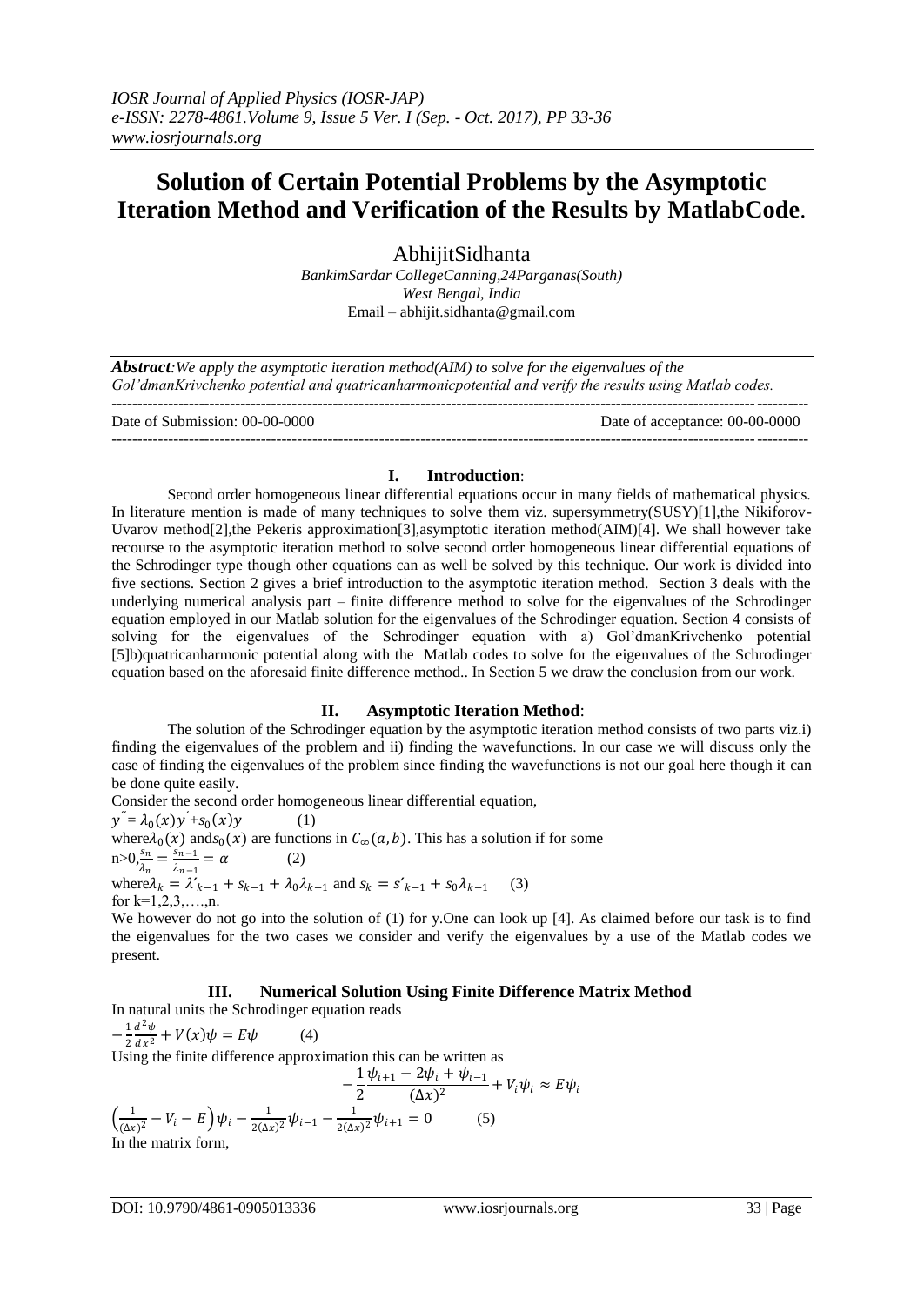$$
\begin{pmatrix}\n\frac{1}{(\Delta x)^2} - V_2 - E & -\frac{1}{2(\Delta x)^2} & 0 & 0 \\
-\frac{1}{2(\Delta x)^2} & \frac{1}{(\Delta x)^2} - V_3 - E & -\frac{1}{2(\Delta x)^2} & 0 \\
0 & -\frac{1}{2(\Delta x)^2} & \frac{1}{(\Delta x)^2} - V_4 - E & -\frac{1}{2(\Delta x)^2} \\
0 & 0 & -\frac{1}{2(\Delta x)^2} & \frac{1}{(\Delta x)^2} - V_5 - E\n\end{pmatrix}\n\begin{pmatrix}\n\psi_1 \\
\psi_2 \\
\psi_3 \\
0\n\end{pmatrix} = \begin{pmatrix}\n0 \\
0 \\
0 \\
0\n\end{pmatrix}
$$
(6)

# **IV. Analyticaland Matlabsolution Of The Eigenvalues By AIM**:

## **4.1Gol'dman and Krivchenko potential**:

The Gol'dman and Krivchenko potential is a generalization of the 3-dimensional harmonic oscillator. The Schrodinger equation in this case takes the form

1  $rac{1}{2} \left(-\frac{d^2}{dr^2}\right)$  $rac{d^2}{dr^2} + r^2 + \frac{\gamma(\gamma+1)}{r^2}$  $\left(\frac{\mu+1}{r^2}\right)\psi = E\psi$  (7), in natural units, where  $\psi = L_2(0, \infty)$  and satisfies the condition  $\psi = 0$  as the Dirichlet boundary condition. The generalization stems from the parameter  $\gamma$  ranging over  $(0, \infty)$  instead of the angular momentum quantum number  $l=0,1,2,\dots$  For large r,the solution of (4) behaves like the exact solutions of the harmonic oscillator. Hence it is reasonable to assume the unnormalised  $\psi$  as 2

$$
\psi(r) = r^{\gamma+1} e^{-r^2/2} f(r)(8)
$$
  
where f(r) can be determined from the above mentioned iteration procedure. Substituting (5) in (4) we get,  

$$
\frac{d^2f}{dr^2} = 2 \left( r - \frac{\gamma+1}{r} \right) \frac{df}{dr} + [2\gamma + 3 - 2E]f = 0
$$
(9).

This equation is however slightly different from its counterpart in eqn. (3.13) in [4]. This is because in eqn (4) we have taken the exact Hamiltonian of the Harmonic oscillator whereas in eqn. (3.11) of [4] the authors have taken a slightly modified Hamiltonian.

In our case 
$$
\lambda_0(r) = 2\left(r - \frac{\gamma + 1}{r}\right)
$$
 and  $s_0(r) = 2\gamma + 3 - 2E$  (10).

The AIM condition (2) has to be satisfied here. Here  $\frac{s_0}{\lambda_0} = \frac{2\gamma + 3 - 2E}{2(r - \frac{\gamma + 1}{r})}$  $\frac{2y+3-2E}{2(r-\frac{y+1}{r})}(11.1)$ 

$$
\frac{s_1}{\lambda_1} = \frac{(2\gamma + 3 - 2E)4\left(r - \frac{\gamma + 1}{r}\right)}{2\gamma + 3 - 2E + 2\left(1 + \frac{\gamma + 1}{r^2}\right) + 4\left(r - \frac{\gamma + 1}{r}\right)^2} (11.2)
$$

Since here  $\lambda_{n+1} s_n - s_{n+1} \lambda_n$  depend on r and is not a constant we have to force certain conditions on (8.1) and (8.2). We start by setting  $s_0 = 0$  in (11.1) which give us the first eigenvalue  $E_1 = \frac{1}{2}$  $\frac{1}{2}(2\gamma + 3)(12)$ . Again putting  $s_1 = 0$ in (11.2) we arrive at the result  $r^2 = \gamma + 1$ (13) since the other factor in the numerator of the RHS of (11.2) i.e.  $2\gamma + 3 - E_2$ cannot be zero because of (12).

Inspecting equations (11.1) and (11.2) we find that for the AIM condition (2) to hold

 $2\gamma + 3 - 2E_2 + 2\left(1 + \frac{\gamma + 1}{r^2}\right)$  $\left(\frac{1}{r^2}\right) = 0$  (14)

Using (10) in (11) we immediately obtain the second eigenvalue i.e.

$$
E_2 = \frac{1}{2}(2\gamma + 7)(15)
$$

In this way we can also find  $E_3 = \frac{1}{2}$  $\frac{1}{2}(2\gamma+11)(16)$ 

Generalising,  $E_{n=\frac{1}{2}}$  $\frac{1}{2}(2\gamma + 3 + 4n)(17)$ 

where n=0,1,2,3……… Equation (17) was an outcome of certain ad hoc forcing of conditions. Next we compute the eigenvalues of this problem by Matlab.

# Matlab code for determination of the eigenvalues for Goldman Krivchenko potential in 1D

 $V =$  inline('x\*x+(0.5\*1.5)\*(1.0/(x\*x))'); % the potential  $n = 2000$ ; % number of parts  $xL = 0.001$ ;% left end where  $psi(xL)=0$  $xR = 10$ ; % right end where  $psi(xR) = 0$  $dx = (xR-xL)/n$ ;  $x = xL$ :  $A = zeros(n-1)$ ; % matrix elements  $%B=1.5$ ; for  $i=1:n-1$ for  $j=1:n-1$ if  $(i == j + 1 \mid i == j - 1)$  $A(i,j) = -1.0*(1.0)/(dx^2)$ ;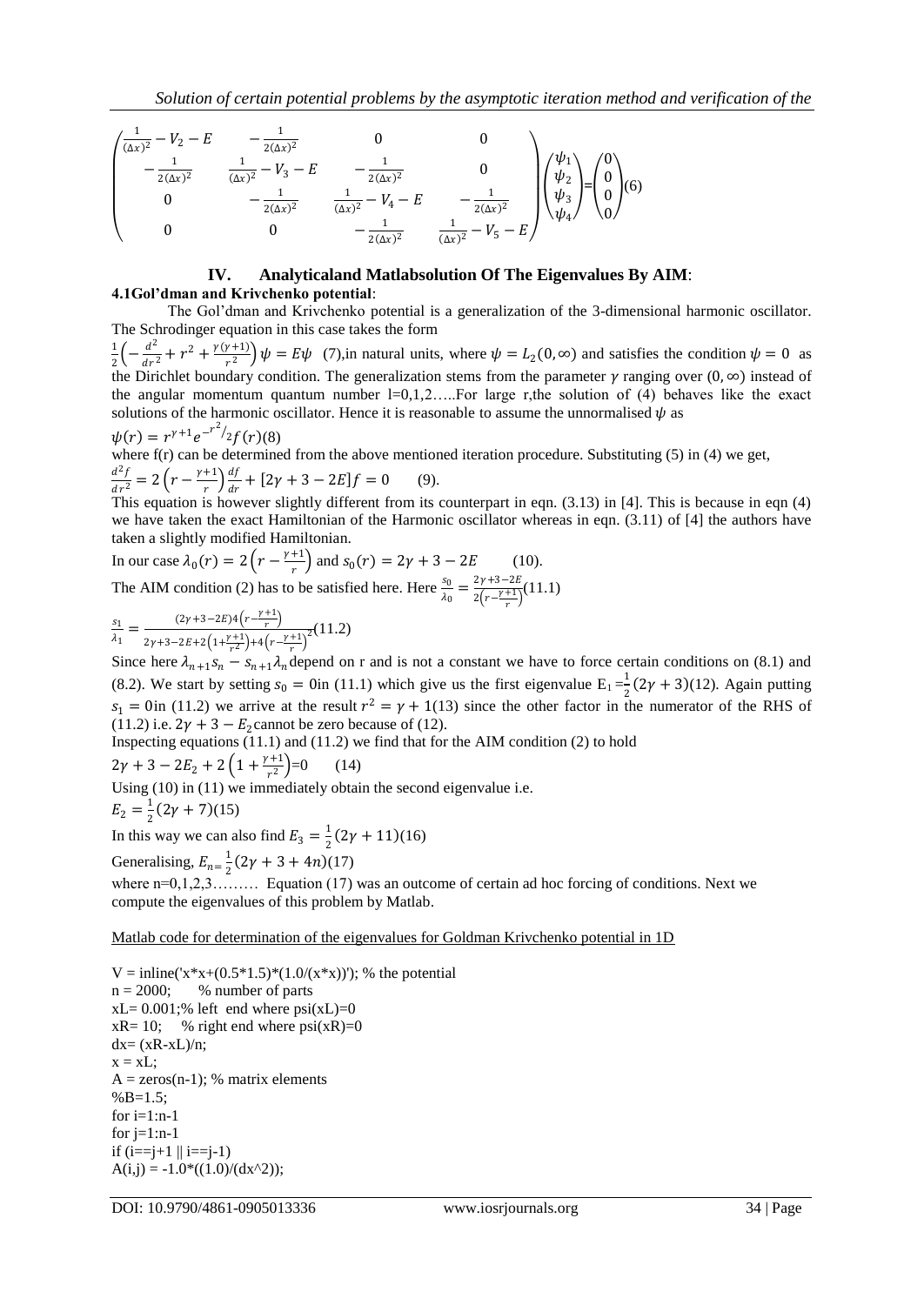end end  $x = x + dx$ ;  $A(i,i) = (2.0)/(dx^2) + V(x);$ end [wfn E] = eig(A); % get eigenvalues and eigenvectors  $x = xL+dx:dx:xR-dx;$ 

fprintf('\*\*\* Energy eigenvalues for bound states \*\*\*\n',n); for  $i=1:5$  $energy(i) = E(i,i);$ fprintf('n=%2d --> E=%15.4f\n',i,energy(i)); end

**Output** \*\*\* Energy eigenvalues for bound states \*\*\*  $n= 1 \rightarrow E=$  2.0000  $n= 2 \rightarrow E=$  4.0000  $n= 3 \rightarrow E=$  5.9999  $n= 4 \rightarrow E=$  7.9999  $n= 5 \rightarrow E=$  9.9998

Putting the values of n and  $\gamma = 0.5$  in (17) gives values of E<sub>n</sub>which agrees with this Matlab result and this in turn vindicates our AIM result. One comment is in order here. The value of  $E_0$  as obtained from (17) agrees with the  $E_1$  result obtained in above by Matlab. This is because Matlab treats any variable as a matrix and the  $(0,0)$ element of a matrix does not exist.

## **4.2 Quatricanharmonic potential**

Next we treat the case of anharmonicquatric potential by the AIM.The Schrodinger equation in this case in one dimension is,

$$
\left(-\frac{1}{2}\frac{d^2}{dx^2} + \frac{1}{2}x^2 + Ax^4\right)\psi = E\psi \qquad (18).
$$
  
The unnormalised  $\psi$  is,  $\psi(x) = e^{-\frac{x^2}{2}}f(x) \qquad (19).$   
Substituting (19) in (18) we obtain,  

$$
\frac{d^2f}{dx^2} = 2x\frac{df}{dx} + (1 - E + Ax^4)f \qquad (20).
$$
  
Using  $\lambda_0(x) = 2x$  and  $s_0(x) = (1 - E + Ax^4) \qquad (21)$ 

and the termination condition  $\delta = \lambda_{n+1} s_n - \lambda_n s_{n+1}$  (22) we get the solutions for the eigenvalues in two possible ways as before. We first present the Matlab solution and since this problem has no exact solution and derive the eigenvalues by the AIM in harmony with the Matlab eigenvalues.

Matlab code for determination of the eigenvalues for quatricanharmonic potential

 $V =$  inline('0.5\*x\*x+0.5\*0.1\*x\*x\*x\*x'); % the potential  $L = 1.0;$  % width  $n = 2000$ ; % number of parts  $xL = -10*L$ ; % left end where  $psi(xL)=0$  $xR = 10*L$ ; % right end where  $psi(xR)=0$  $dx=(xR-xL)/n;$  $x = xL;$  $A = zeros(n-1)$ ; % matrix elements for  $i=1:n-1$ for  $i=1:n-1$ 

if  $(i == j + 1 || i == j - 1)$  $A(i,j) = -1.0/dx^2;$ end